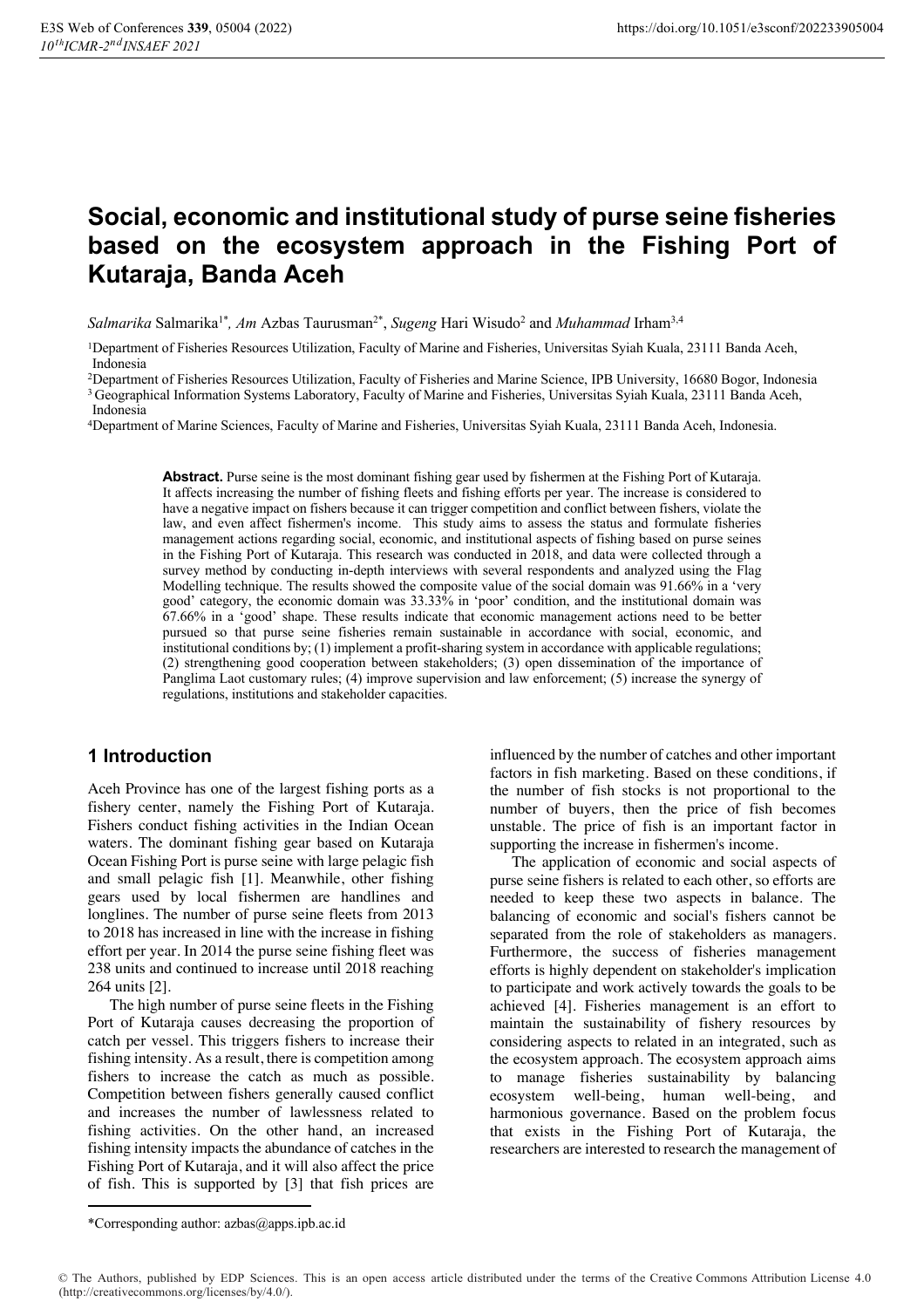purse seine fisheries based on the EAFM in terms of economic, social, and institutional aspects.

## **2 Method**

#### **2.1 Site and Location**

This research was conducted in the Fishing Port of Kutaraja in Aceh Province from September to October 2018. The selection of Kutaraja Ocean Fishing Port as the research location was based on the consideration that the Fishing Port of Kutaraja is the largest fishing port and fish landing center in Aceh Province.

#### **2.2 Data Collection Methods**

Research data includes both primary and secondary data. The Primary data were obtained from the results of interviews with the distribution of questionnaires. Secondary data was collected from annual report data and documents related to the amount of Province minimum wage in Banda Aceh City, the percentage of loan interest rates, the number of fishermen conflicts, the customary rules documents, rules, or policies that apply in the community related to fisheries management.

Respondents were determined to use the purposive sampling technique. The sample of fishers was selected 25% of the total population [5]. Based on the references, the number of fishermen respondents were 65 respondents. The basic considerations for selecting a sample were the presence and availability as a respondent, reputation, position, and credibility as an expert, experiences, and knowledges related to the problems of the study [6]. Then, each one expert respondent represents a stakeholder consisting of the Aceh Provincial Marine and Fisheries Service, the Marine and Fishery Resources Supervision Unit, the Marine Police, Customary Institutions, and Academics.

#### **2.3 Data Analysis**

The data were analyzed descriptively and quantitatively to evaluate the existing condition of each indicator in the social, economic, and institutional domains. Data analysis consists of 2 stages, namely identifying and assessing each indicator.

#### *2.3.1 Indicator identification*

The fisherman's household income indicator was measured by the total income of fishermen during fishing activities and compared to the Provincial Minimum Wage from Aceh Province. The fisherman's savings ratio indicator serves to determine the potential of fishermen's households in saving their income as an indicator of the level of fishermen's welfare. The formula for saving ratio according to [7] is as follows:

# **Saving Ratio** =  $\frac{(income-outcome)}{Income}$  **x** 100%

Stakeholder participation aims to determine the level of involvement in the management of the purse seine fishery. The failure of fisheries management can be seen in how often conflicts occur in waters. The more often fishers conflict occurs, the more it shows an imbalance in fisheries management so that conflict indicators become important. The indicator of local knowledge is one of the benchmarks for the level of effectiveness of fisheries management. The more local knowledge is applied in the community, the greater the chance of successful fisheries management. The local knowledge in question includes traditional ecological knowledge such as applicable customary laws.

Indicators of compliance level with the principles of responsible fisheries were measured by the frequency of violations by fishers, both formal and informal. The completeness of the rules was reviewed from the availability of policies related to fishing business licensing and fishing operations. The decision-making mechanism for fisheries management was seen by the decision-making procedures related to the rules for fisheries management. Furthermore, the fishery management plan was reviewed from its availability related to purse seine fisheries management. The synergy and capacity of stakeholders were measured by the number of policies and institutions that contribute.

#### *2.3.2 Indicator assessment*

The assessment of EAFM domains and indicators was conducted by Multi Criteria Analysis (MCA) approach with the development of a composite index using a Likers scale score (ordinal based 1, 2, and 3). Indicators in the ecosystem approach are used to assess fisheries management performance in a particular area [8]. The stages of indicator assessment are (1) identifying the criteria for each indicator; (2) assigning a score for each indicator (ordinal based 1,2,3); (3) determine the weight of each indicator; and (4) develop a composite index for each indicator. According to [7], the equation that can be used to calculate the index value of the indicator is as follows:

Index value =  $score x 100 x$  quality

The next step is to determine the composite score for each EAFM domain, which can be calculated using the following equation:

$$
Composite Score_i = \frac{c_i}{c_{max}} \times 100
$$

The composite value is visualized by the flag model in Table 2. The model describes the condition of fish resource management in the categories of 'bad', 'poor', 'moderate', 'good', and 'excellent' [7].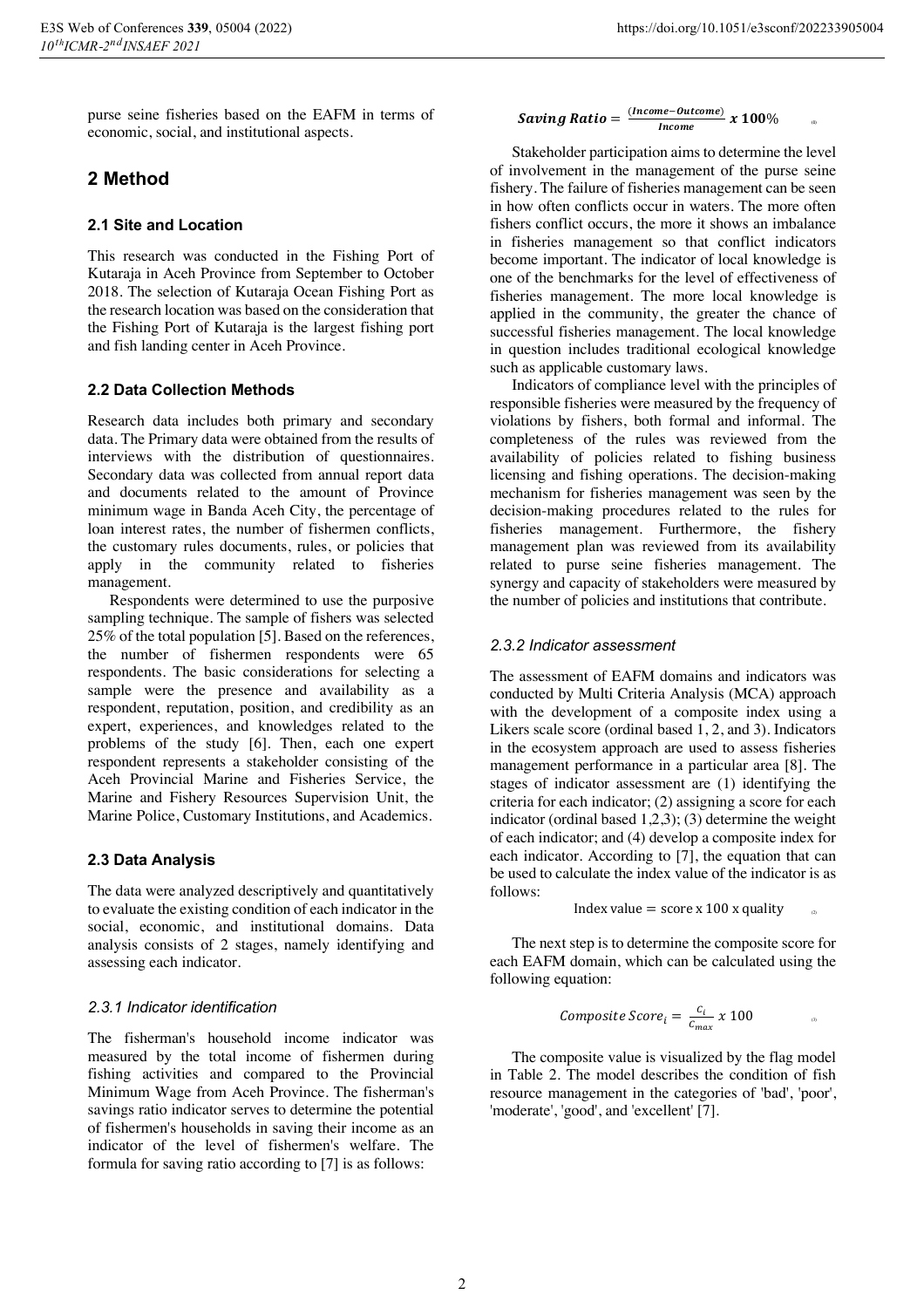| Tabel 1. Domain and aggregate value score limits |  |
|--------------------------------------------------|--|
|--------------------------------------------------|--|

| Composite Score | Flag Model | Category  |
|-----------------|------------|-----------|
| $1 - 20$        |            | Bad       |
| $21 - 40$       |            | Poor      |
| $41 - 60$       |            | Moderate  |
| $61 - 80$       |            | Good      |
| $81 - 100$      |            | Excellent |

#### **3 Results and Discussion**

#### **3.1 Economic Domain**

The status of purse seine fisheries management from the economic domain is viewed from the fishermen's household income and saving ratio indicators. The composite value of the economic domain, which was 33.33, means that it is included in the poor category (Table 2). This economic condition is feared to be a problem that fisheries management cannot be optimal if the welfare of the actors has not been realized because one of the goals of fisheries management is to ensure human well-being.

**Tabel 2.** Economic domain composite assessment

| results                                |      |         |       |
|----------------------------------------|------|---------|-------|
| Indikator                              | Skor | Quality | Index |
|                                        |      |         | value |
| Household<br>of<br>income<br>fishermen |      | 60      | 6000  |
| Saving ratio                           |      | 40      | 4000  |
| Total                                  |      | 100     | 10000 |
| Domain maximal value                   |      |         | 30000 |
| Domain composite value                 |      |         | 33.33 |
| Category                               |      |         | Poor  |

Income is the result obtained from business activities in the form of money and goods that can meet the needs of life [9]. Fishermen's household income is one of the determining factors for the success of the fishing business. A source of fishermen's income was drawn from the sale of their catch. Information of fish price is very important, the price of fish gives an income overview that fishers get from their catches [10]. The higher the fish price, the higher the proportion of fishermen's income, but if the price of fish decreases, the proportion of fishermen's income will also decrease.

The difference in the profit-sharing system for purse seines affects the proportion of the income of each fisher. The division is adjusted to the job duties. The average income of purse seine fishers at the Cempae Soreang Fish Landing Base in Parepare City was around IDR 671,875 per month, while at the Ocean Bungus Fishery Port, Padang City around IDR 1,870,200 per trip [11, 12]. Based on the results of the business analysis, the average household income of fishers was IDR 1,003,822 per month. When compared with the Aceh Province Minimum Wage stipulated in Aceh Governor Regulation No.67/2017 concerning the 2018 Aceh Province Minimum Wage Determination, which was IDR 2,700,000 it can be concluded that the household income of the fishermen was very low. The low income of fishermen's households can impact the ability of fishers to meet their daily household needs.

The savings ratio of purse seine fishermen based in Kutaraja fishing port was -1.73. If the savings ratio value is positive, the fisherman can increase their assets such as household appliances, electronics, but if it is negative, the crew tend not to be able to increase their total assets [13]. Based on the ratio of savings owned by purse seine fishermen, it shows that income as a fisherman has not been able to increase the ability to increase the number of household assets. Furthermore, the value of the fisherman's savings ratio was also very much smaller when compared to the prevailing loan interest rate at Bank Indonesia (10.81%), so this further indicates that the income earned by fishermen has not been able to guarantee the welfare of the fishermen themselves. Meanwhile, human welfare can be realized from the sustainability of its ecological, social and economic systems [14].

#### **3.2 Social Domain**

The status of the social domain can be seen from stakeholder participation, fishermen's conflicts, and local knowledge related to fisheries management indicators. The composite value of the social domain obtained is 91.66, which is interpreted that the social management of fisheries is included in the 'very good' category (Table 3). The research results by [15] in Banda Aceh also showed that the social domain was categorized in 'good' condition. This condition is very supportive to realize fisheries management can be run properly.

Stakeholder participation has been 100% conducted for the purse seine fishery management at Kutaraja Ocean Fishing Port. This percentage was seen by the participation of stakeholders in activities in the surrounding area related to fisheries management. Stakeholder participation is an important indicator as a reflection that management efforts can be carried out together by involving many parties. This type of management is often equated with joint fisheries management or co-management. Co-management is defined as joint fisheries management by involving stakeholders to formulate policies for the common interest [16]. Co-management is considered the main approach in implementing fisheries with an ecosystem approach [17]. Efforts to increase stakeholder participation for fisheries management must be carried out effectively to realize synergies between institutions and policies properly.

Conflicts between fishers based in the Kutaraja fishing port were less than two times per year. Based on data obtained from the traditional Panglima Laot institution, fishers conflicts occurred in 2015 due to FAD ownership claims and in 2017 there was a ship collision at the port dock. Conflicts are usually resolved with Panglima Laot by deliberation and are given sanctions according to applicable customary rules in the form of compensation, confiscation of catch, or prohibition from going to sea within a mutually determined period.

On the other hand, the principle of fisheries management is not only limited to scientific information but also obtained by utilizing the best available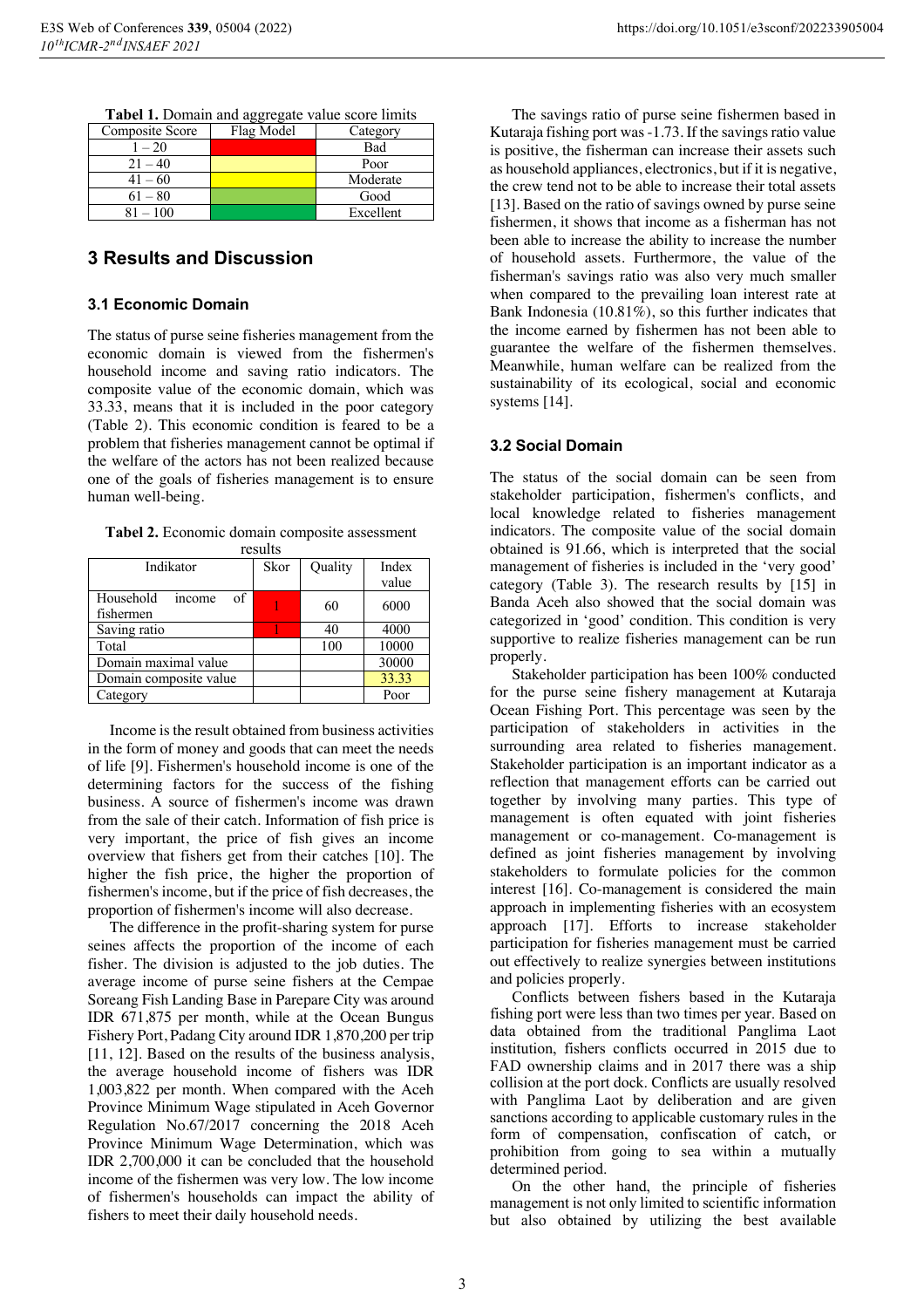information. Information can be obtained from a combination of qualitative and quantitative data by utilizing various sources of knowledge, which is traditional knowledge or local wisdom [17]. Positive local wisdom values are recognized and maintained by the community, and can also play a role in environmental protection and management [18]. In Indonesia, there are several practices of customary rules, namely Awig-Awig in West Lombok, Mane'e in North Sulawesi, Sasi Laut in Maluku [19]. Aceh province also has a privilege that other regions do not have, namely the Panglima Laot institution. This institution has customary rules that have been passed down from generation to generation and are used by the local community as a guide for social life with others according to customs, customs, and religion. So far Panglima laot has carried out its role to manage fisheries well, especially in Banda Aceh City [20]. However, the implementation of these customary rules is not effective yet because some fishermen do not fully understand about customary law. The same thing also happened to fishermen in Sumbawa in grouper and snapper fisheries, they have not utilized local knowledge for fish resource management efforts [21]. As a result, it can reduce the essence of local knowledge itself.

| Tabel 3. Social domain composite assessment results |  |  |
|-----------------------------------------------------|--|--|
|-----------------------------------------------------|--|--|

| Indicators                                    | Skor                     | Quality | Index<br>value |
|-----------------------------------------------|--------------------------|---------|----------------|
| Stakeholder<br>participation                  | 3                        | 40      | 12000          |
| Fisherman conflict                            | 3                        | 35      | 10500          |
| Local knowledge<br>of<br>fisheries management | $\overline{\mathcal{L}}$ | 25      | 5000           |
| Total                                         |                          |         | 27500          |
| Domain maximal value                          |                          |         | 30000          |
| Domain<br>composite<br>value                  |                          |         | 91.66          |
| Category                                      |                          |         | Excellent      |

#### **3.3 Institutional Domain**

The institutional domain consists of 6 indicators, namely the compliance level with the principles of responsible fisheries, the completeness of the rules, decision-making mechanisms, Fisheries Management Plans (FMP), the level of synergy between policies and institutions of fisheries management, and the capacity of stakeholders. The composite value for the institutional domain is 67.77, which is included in the 'good' category (Table 4).

The level of compliance with the principles of responsible fisheries is related to legal norms in the Code of Conduct for Responsible Fisheries (CCRF). The frequency of formal violations committed by fishermen was 62 violations and 4 informal violations. The high level of violations indicates that the principles of good fishing business are difficult to implement, even though the government has implemented the rules well so far. The rules that have been applied at the Kutaraja fishing port include rules for the use of fishing gear, permits, as well as fishing areas and routes that are enforced following standards and sanctions for each violation. However, in practice, it has not been optimally implemented due to limited human resources.

On the other hand, the available rules of the game have not been able to be used as a reference in making fisheries management decisions. Because they often conflict with the habits that have been passed down from generation to generation by fishermen. So far, the government has legalized the fisheries management plan, especially for economically important fish such as Tuna, Skipjack, Bullet Tuna stated in KEPMEN KP No. 107/2015. The FMP is related to purse seine fisheries because Tuna, Skipjack, Bullet Tuna are the targets of purse seines.

| Tabel 4. Institutional domain composite assessment |       |  |
|----------------------------------------------------|-------|--|
|                                                    | max16 |  |

|                                                                                         | TUSUILS        |         |       |
|-----------------------------------------------------------------------------------------|----------------|---------|-------|
| Indicators                                                                              | Skor           | Quality | Index |
|                                                                                         |                |         | value |
| The compliance level with<br>the principles<br>of<br>responsible fisheries              | 1.5            | 26      | 3900  |
| The completeness of the<br>rules                                                        | $\overline{2}$ | 25      | 5000  |
| Decision-making<br>mechanisms                                                           | $\overline{2}$ | 18      | 3600  |
| Fisheries<br>management<br>plans                                                        | $\overline{2}$ | 15      | 3000  |
| The level of synergy<br>between policies and<br>institutions of fisheries<br>management | 3              | 11      | 3300  |
| of<br>The capacity<br>stakeholders                                                      | 3              | 5       | 1500  |
| Total                                                                                   |                |         | 20300 |
| Domain maximal value                                                                    |                |         | 30000 |
| Domain composite value                                                                  |                |         | 67.66 |
| Category                                                                                |                |         | Good  |

The synergy level between policies and institutions can be described through good cooperation. Based on interviews, the synergies built between stakeholders and policies do not overlap and support each other. The policies cover the level of customary institutions, districts, provinces, to the central government. This is because the harmonizing of governance and management systems is an important point that must be possessed for catalyzing fisheries management action successfully in various conditions [22]. In addition, efforts to increase the capacity of stakeholders are also continuously pursued by participating in activities that support the ability to implement fisheries management. This is a great opportunity for good fisheries management.

#### **3.4 Management Recommendations**

The assessment of the EAFM indicator in the economic domain shows an unfavorable condition (Table 2). Based on this value, it makes the economic domain a priority in the management of purse seines. The management action that needs to be taken is to implement a profit-sharing system by applicable regulations so that fishermen's income will ensure the welfare of fishers. A non-standard profit-sharing system can cause income inequality for fishers [23]. The ideal fishery product sharing should be implemented as stated in Law No. 16 of 1964 article 3, namely 60:40%. Opinion by [24] that the ideal profit-sharing system for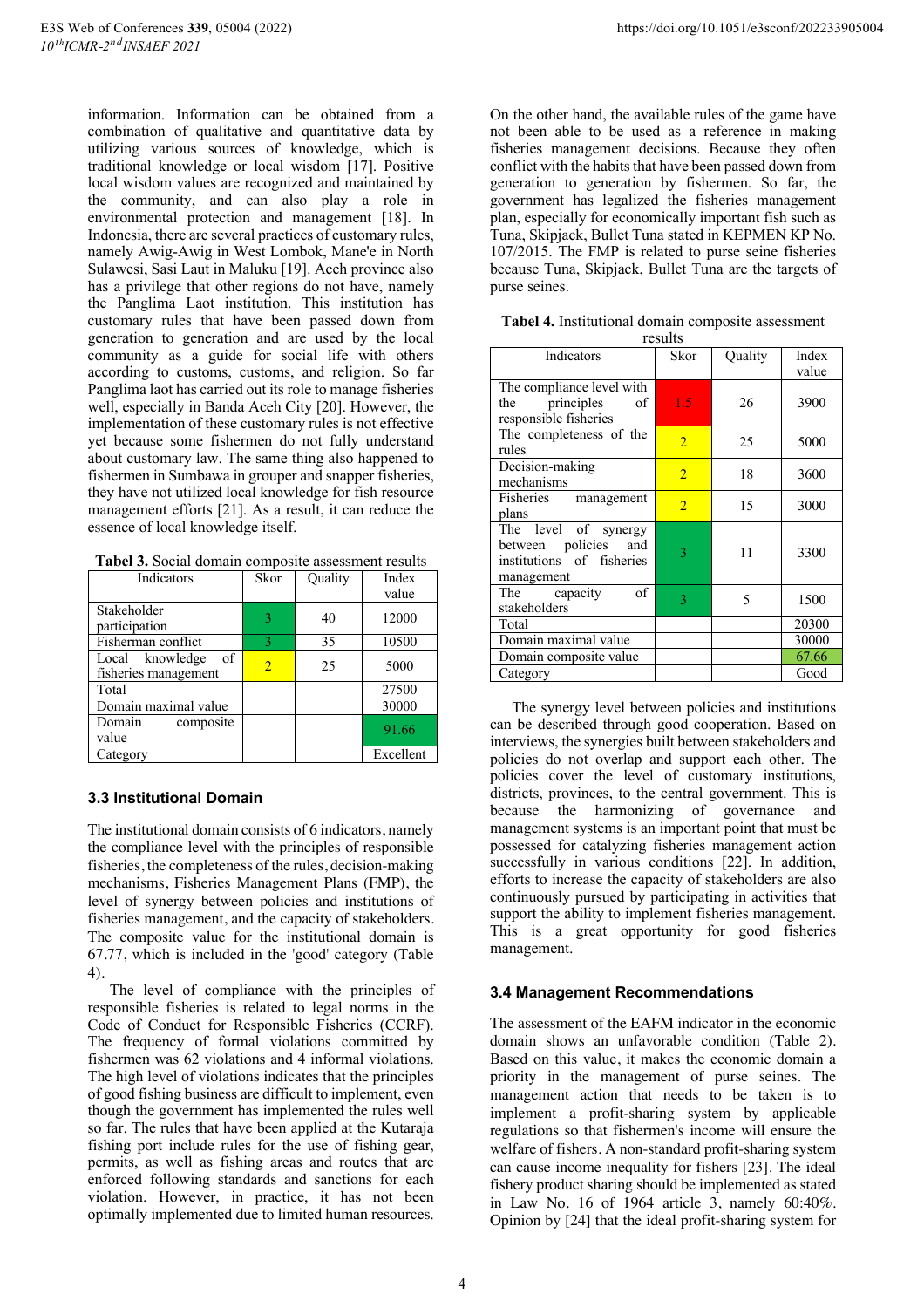fishermen is 52:48%, which are 52% is for boat owners and 48% for the crew. This comparison hopefully can improve the living standard of the fishermen. Another solution is to socialize business management, provide capital and create alternative livelihoods for fishers [25, 26].

On the other hand, the management of the purse seine fishery from a social and institutional point of view has worked very well (Table 3 and 4). However, in its implementation, it still requires management actions to maintain this situation. Actions that need to be taken are strengthening good cooperation between stakeholders to increase synergies in managing fisheries together with co-management. Co-management can increase participation, communication, human resources, trust, and information between stakeholders and fishers [27]. Teamwork between stakeholders will also reflect efforts to prevent conflicts between fishers because conflicts are prone to occur between parties with different views. [28] also argues that conflict can start because of the inequality of one party with another. Cooperation is also helpful in improving law enforcement and supervision. So, it is essential to continue to increase cooperation.

Another management action is socialization regarding the importance of open Panglima Laot customary rules so that local knowledge can be useful for management, especially the purse seine fishery at the Kutaraja Ocean Fishing Port. Socialization can be done by re-notifying the points of the customary rules along with the sanctions and the benefits of implementing the rules themselves. Socialization can also be done through information media placed around the port so that its implementation can be more effective than holding a meeting because it takes into account the availability of fishermen's time.

## **4 Conclusion**

This study concludes that the assessment of purse seine fishery through economic domain indicators was in the 'poor' category while the social and institutional domains were in excellent and good category. The actions of purse seine fisheries management that need to be focused on are implementing a profit-sharing system following applicable regulations, strengthening good cooperation between stakeholders, and publicizing the importance of open Panglima Laot customary rules.

## **References**

- 1. Salmarika, A.A Taurusman, S.H Wisudo, Jurnal Penelitian Perikanan Indonesia **24**, 263-272 (2018)
- 2. Syahbandar Perikanan Lampulo Fishing Port Data jumlah armada penangkapan di PPS Lampulo dari tahun 2013 sampai 2018 (Lampulo: Syahbandar Perikanan PPS Lampulo) (2018)
- 3. N. Zulbainarni Teori dan Praktik Permodelan Bioekonomi dalam Pengelolaan Perikanan Tangkap (Bogor: IPB Press) p 310 (2012)
- 4. I Muliawan, A. Fahrudin, A. Fauzi, M. Boer, J. Sosek KP **9**, 233-246 (2014)
- 5. Food and Agriculture Organization *Handbook for fisheries socioeconomic sample survey* (Rome, FAO (Food and Agriculture Organization). (2017)
- 6. Edwarsyah and Gazali, Jurnal Perikanan Tropis **2**, 37-43 (2015)
- 7. National Working Group on Ecosystem Approach to Fisheries Management Modul indikator pengelolaan perikanan dengan menggunakan pendekatan EAFM (Ecosystem Approach to Fisheries Management) (Jakarta, Direktorat Sumber Daya Ikan Kementerian Kelautan dan Perikanan Republik Indonesia) p 163. (2014)
- 8. M.R.S Damanik, M.R.K. Lubis, A.J.D. Astusi, Jurnal Geografi **8**, 165-176 (2016)
- 9. Manggabarani and Ishak, Jurnal Agrovital **1,** 27-33 (2016)
- 10. L. Richmond, D. Kotowicz, J. Hospital, Ocean and Coastal Management **106**, 87-96 (2015)
- 11. F. Indahyani and Khairuddin, Jurnal Galung Tropika **5**, 63-70 (2016)
- 12. W. Alan, Hendrik, F. Nugroho, *JOM FAPERIKA* **2**, 1-11 (2015)
- 13. D. J Tarigan Pengelolaan daerah penangkapan gurita (*Octopus cyanea*) secara berkelanjutan di Kabupaten Banggai Laut, provinsi Sulawesi Tengah [tesis] (Bogor, Institut Pertanian Bogor) (2018)
- 14. S. E. Rees, M. Ashley, L. Evans, S. Mangi, E. V. Sheehan, T. Mullier, A. Rees, M. J. Attrill, Fisheries Research **235**, 1-10 (2021)
- 15. E Miswar, D. Natasya, M. Irham, R. M Aprilla, S. Agustina, J. M Affan, *Analysis of social and economic aspects of management of marine and coastal resources based on EAFM (Ecosystem Approach to Fisheries Management) method in Banda Aceh City*, in Proceedings of the International Conference on Fisheries, Aquatic and Environmental Sciences, ICFAES, 25-26 September 2018, Banda Aceh, Indonesia (2018)
- 16. R Indrawasih, J. Bijak dan Riset Sosek KP **3,** 175- 198 (2008)
- 17. Food and Agriculture Organization *Fisheries management: the ecosystem approach to fisheries, the human dimensions of the ecosystem approach to fisheries* (Rome, FAO (Food and Agriculture Organization) (2009)
- 18. D. Oktaviani, E. Prianto, R. Puspasari, J. Kebijak. Perikan. Ind. **8**, 1-12 (2016)
- 19. S. Oktaviyani, Oseana **40**, 49-58 (2015)
- 20. A. Rahmah. S. Salmarika, E. Miswar, *The role of panglima laot towards fisheries management based on ecosystem approach in Banda Aceh City,* in Proceedings of the International and National Symposium on Aquatic Environment and Fisheries, INSAEF, 24 September 2020, Banda Aceh, Indonesia (2021)
- 21. S. Hilyana, S. Gigentika, M. T. Rafandi, Hernawati, *Assesment of grouper and snapper fisheries with EAFM approach and sustainable strategy management in Sumbawa Indonesia*, in Proceeding of the 3rd International Conference on Bioscience